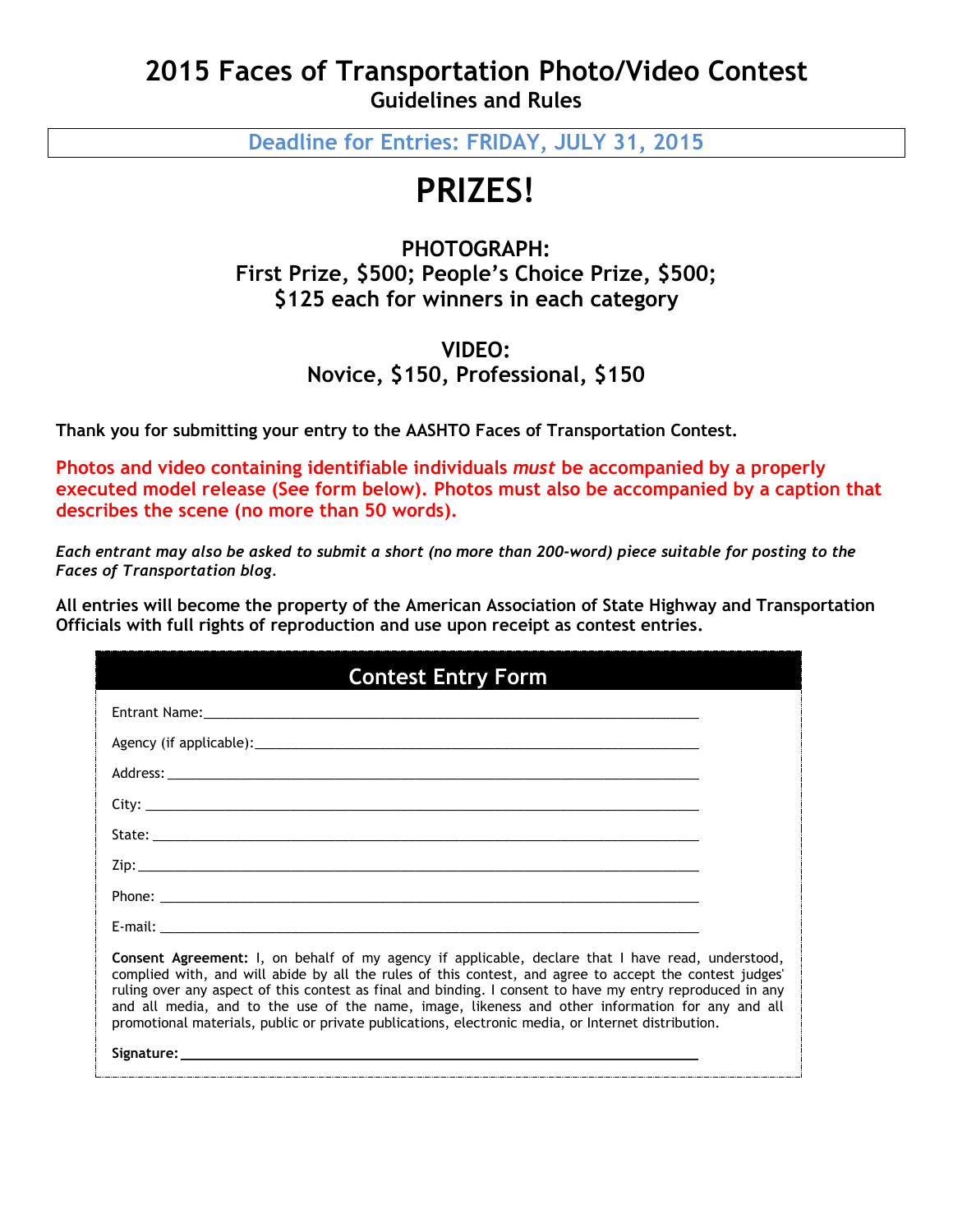**Contest Rules:** Contest is open to legal United States residents over the age of 18, staff and/or contract employees of the state departments of transportation, except employees of the American Association of State Highway and Transportation Officials (AASHTO) and their families or persons with whom they are domiciled.

If a photograph or video is deemed to be the property of a State Department of Transportation, it must be submitted with the explicit permission of the agency Director, Commissioner, or Executive Director. If such photograph or video is awarded a prize, the prize money will be awarded to the Department of Transportation as a whole, and distributed at the discretion of the agency Director, Commissioner, or Executive Director.

If the photograph or video is the property of an individual, and such photograph or video is awarded a prize, the individual will be solely responsible for any taxes on the prize.

Photo entries must be submitted as a digital file to the address below. Digital files must be a minimum of 600 dpi quality or better. All entries must be accompanied by a completed entry form. A text file with the information and caption (see below) should also be included with the digital media.

Video entries must be uploaded as a digital file to a video-sharing service (such as YouTube, Vimeo, or other). AASHTO may request a copy of the digital file be submitted by e-mail or FTP for judging or usage. If requested, the video file must be of a standard file format such as .mov, .mp4, and in broadcast quality (high definition is preferred). All entries must be accompanied by a completed entry form. A text file with information about the video (see below) should also be included with the digital media.

#### **Important Submission Information**

Entrants are responsible for obtaining any model releases or any other permission or license necessary for the submission of the work for this contest and future publication or use. An original or copy of said model release shall accompany entries submitted to AASHTO. **Entries lacking model releases, when persons depicted are identifiable, will be disqualified. Entries lacking an appropriate caption will be disqualified.**

The contest sponsors shall not be responsible for lost or misdirected entries, or entries damaged in transit to the judging location. Creative composition must be entirely original and not infringe on the right of any third party.

AASHTO will have the right to exhibit, reproduce, and distribute in any manner any or all of the entries. Winners must be willing to demonstrate they have met all contest requirements.

Submitted materials will not be returned. No correspondence will be entered into except with the winners who will be notified by mail and/or telephone. This contest may be revoked or changed without notice.

Limit one prize per agency or individual. Offer void where prohibited by law.

#### **Entries should be submitted to—**

AASHTO Attention: David Dubov-Flinn Subject: Faces of Transportation 2015 Submittal [faces@transportation.org](mailto:faces@transportation.org)

For more information, contact David Dubov-Flinn at AASHTO, [ddubov@aashto.org](mailto:ddubov@aashto.org) (please, no submissions to this address).

See next pages for copy of model release and caption form.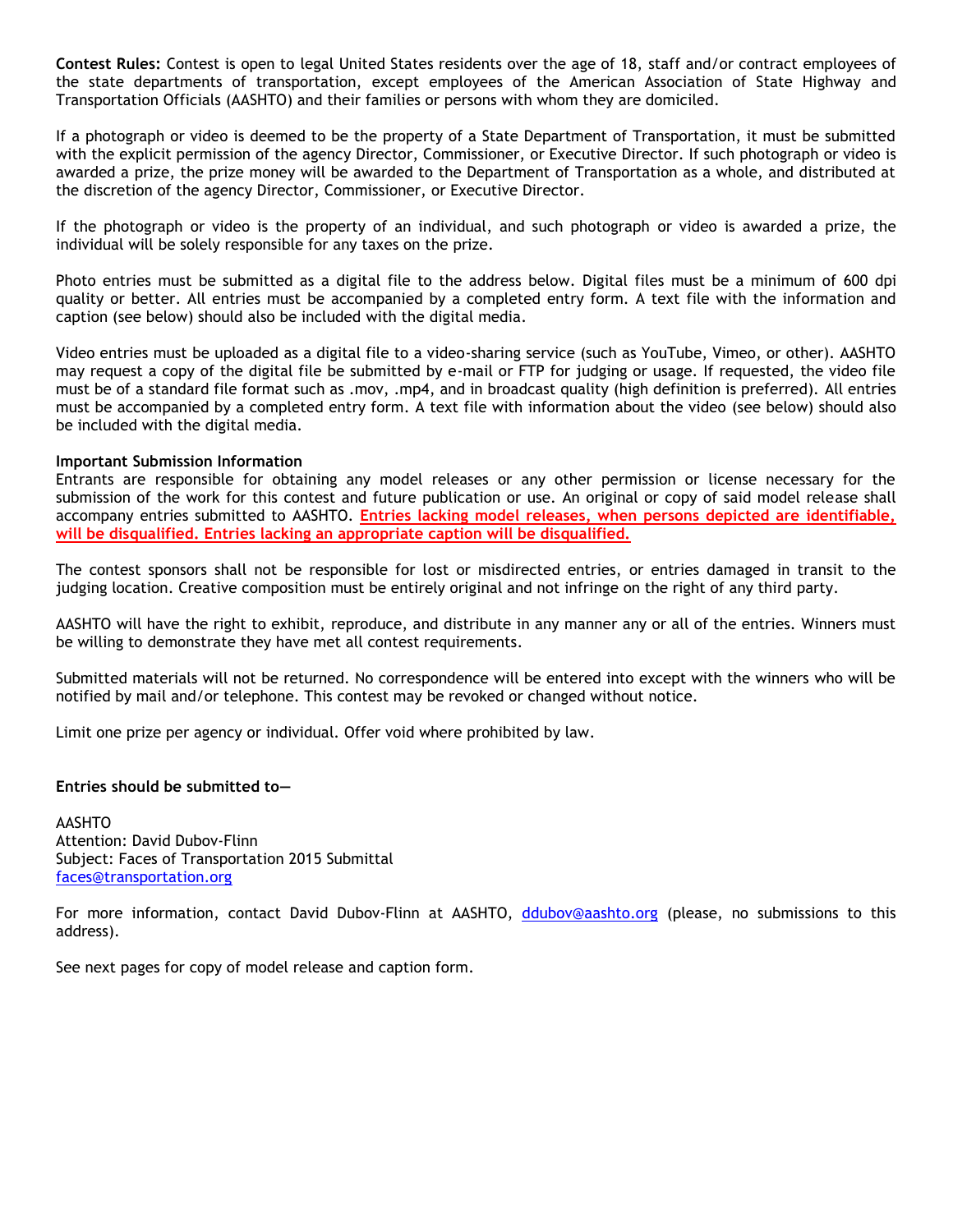## **CHECKLIST FOR PHOTOGRAPH SUBMITTAL**

- Photograph that includes *people*
- $\Box$  Suitable high resolution digital format
- $\Box$  Letter of permission to submit the entry from your agency Director, Commissioner, or Executive Director, *if a state employee*
- □ Signed and completed model release, if a recognizable individual is present in the photograph
- $\Box$  Complete, legible caption
- $\Box$  Choice of theme indicated
- **Q** Completed entry form and all digital files sent to [faces@transportation.org](mailto:faces@transportation.org)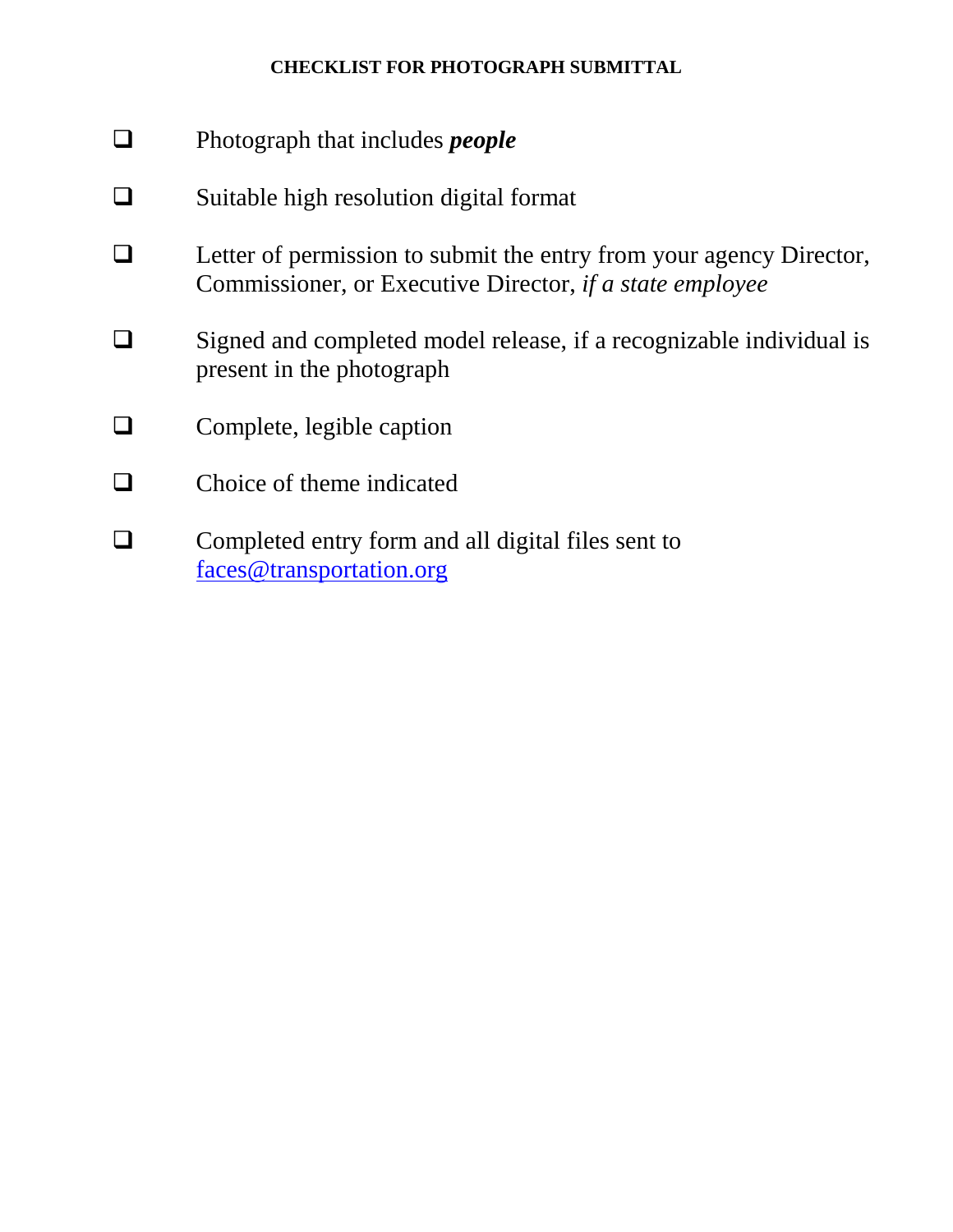## **CHECKLIST FOR VIDEO SUBMITTAL**

- Video that includes *people*
- $\Box$  Shot in high definition and saved in a suitable digital format
- $\Box$  Uploaded to a video-sharing site for review
- $\Box$  Letter of permission to submit the entry from your agency Director, Commissioner, or Executive Director, *if a state employee*
- $\Box$  Signed model release, if a recognizable individual is present in the video
- **Q** Complete, legible caption
- $\Box$  Choice of theme indicated
- Completed entry form, (letter, if applicable) model release, and caption files sent to [faces@transportation.org](mailto:faces@transportation.org)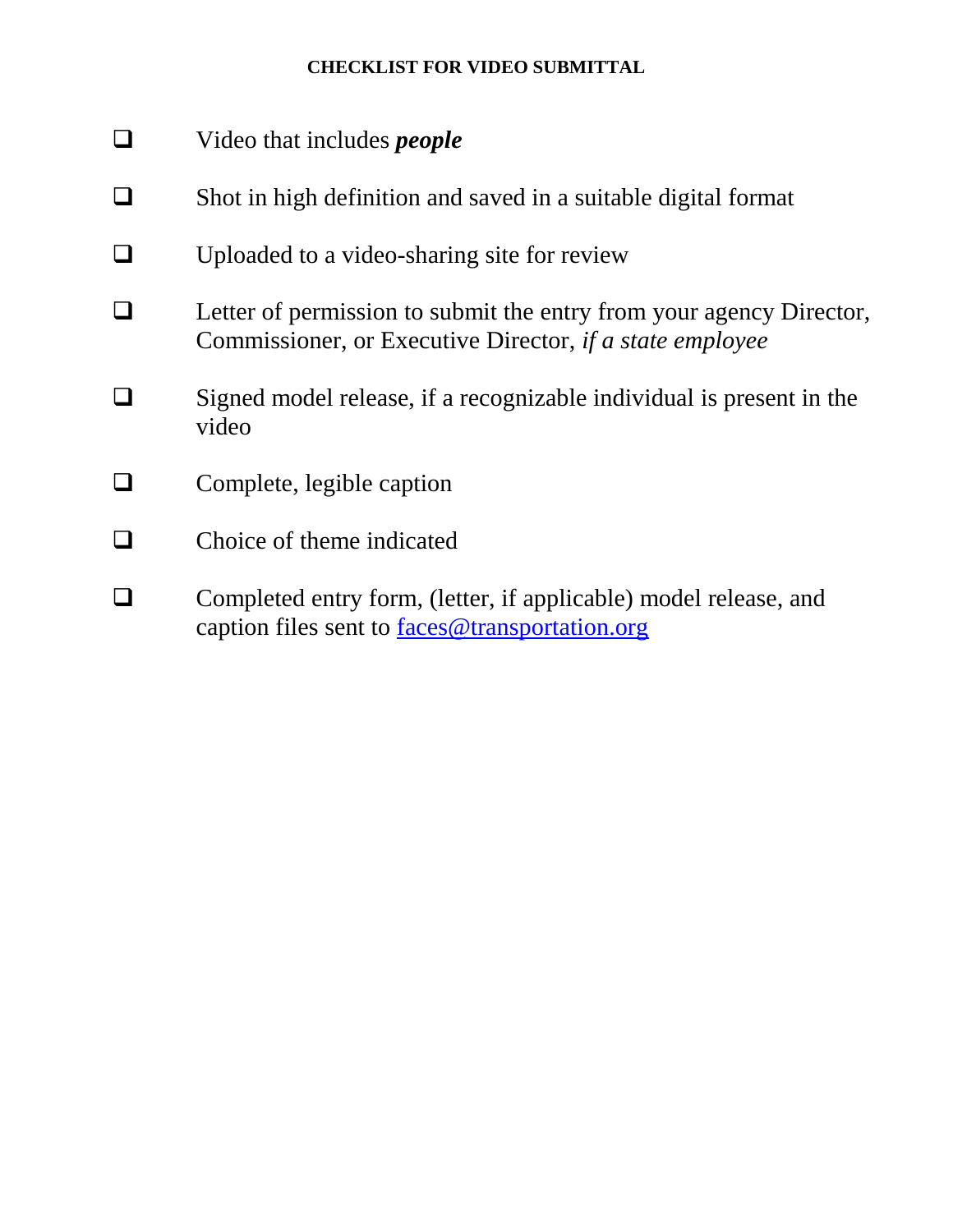#### **PHOTOGRAPH/VIDEO MODEL RELEASE**

I hereby irrevocably consent to and authorize the reproduction, publication and/or sale by the American Association of State Highway and Transportation Officials (AASHTO), its licensees and assigns, of the photograph(s) and/or video(s) identified below, in whole or part or in conjunction with other photograph(s) and/or video(s) in any medium and for any lawful purpose, including illustration, promotion or advertising, without any further compensation to me.

I agree that the photograph(s), the transparencies, video, or digital files thereof, and the right to copyright the same, shall be the sole property of the American Association of State Highway and Transportation Officials (AASHTO), with full right of lawful disposition in any manner.

I waive any right to notice or approval of any use of the photograph(s) and/or video(s) which the American Association of State Highway and Transportation Officials (AASHTO), may make or authorize, and I release, discharge and agree to save the American Association of State Highway and Transportation Officials (AASHTO), and its licensees and assigns, from any claim or liability in connection with the use of the photograph(s) and/or video(s) as aforesaid or by virtue of any alteration, processing or use thereof in composite form, whether intentional or otherwise.

#### PHOTOGRAPH(S) AND/OR VIDEO(S):

Signature:

| MODEL: I am over twenty-one (21) years of age. |
|------------------------------------------------|
|                                                |
|                                                |
|                                                |
| I consent to the foregoing on his/her behalf.  |
|                                                |
|                                                |
| WITNESS:                                       |
|                                                |